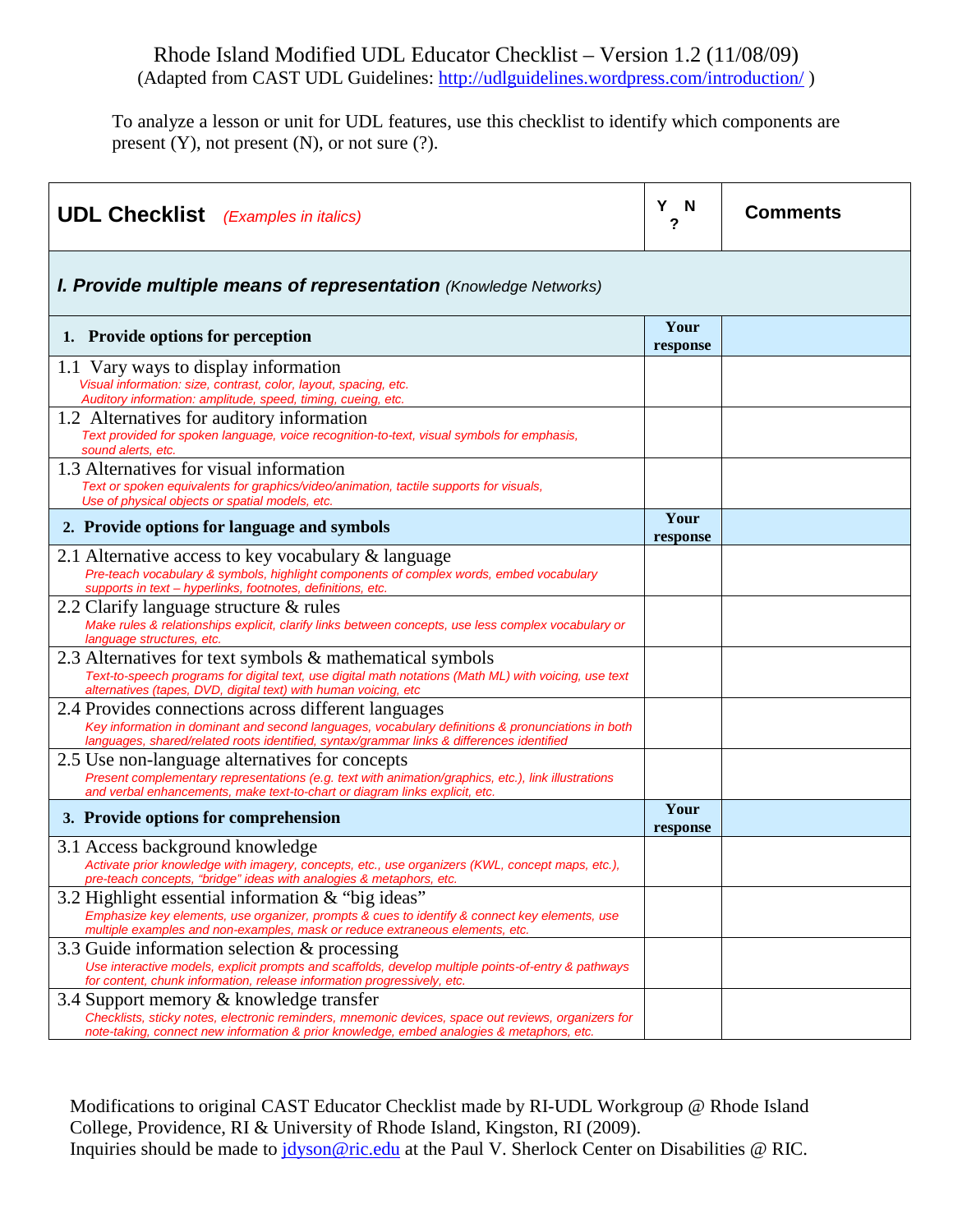To analyze a lesson or unit for UDL features, use this checklist to identify which components are present (Y), not present (N), or not sure (?).

| <b>II. Provide multiple means for engagement</b> (Affective Networks)                                                                                                                                                                                                                                                                  |                  |                 |
|----------------------------------------------------------------------------------------------------------------------------------------------------------------------------------------------------------------------------------------------------------------------------------------------------------------------------------------|------------------|-----------------|
| 4. Provide options for recruiting interest                                                                                                                                                                                                                                                                                             | Your<br>response | <b>Comments</b> |
| 4.1 Support individual choice & autonomy<br>Challenge levels, types of recognition used, vary content or context for learning, choice of information<br>tools, design of products, timing & sequence of tasks, etc.                                                                                                                    |                  |                 |
| 4.2 Make learning personally relevant & valuable<br>Activities personalized to students' lives, socially relevant, age & ability appropriate, culturally & racially<br>appropriate, active participation, authentic & purposeful outcomes, use of self-reflection, etc.                                                                |                  |                 |
| 4.3 Reduce distractions and perceived threats<br>Vary novelty & risk-taking in activities & transitions (predictability, scheduling, routines, novel events,<br>etc.), vary sensory stimulation levels (background noise, # of items, etc.), vary pace & length of work<br>sessions, vary social demands required for activities, etc. |                  |                 |
| 5. Provide options for sustaining effort and persistence                                                                                                                                                                                                                                                                               | Your<br>response |                 |
| 5.1 Strengthen connection to goals and objectives<br>Develop explicit goals, restate goals for clarity, clearly display goals, develop sort-term objectives for<br>long-term goals, use prompts to visualize & clarify outcomes, etc.                                                                                                  |                  |                 |
| 5.2 Vary levels of challenge & support<br>Vary difficulty in core activities, use tools & scaffolds to provide alternatives, use collaboration, vary<br>ranges for acceptable work, emphasize process, effort & improvement, etc.                                                                                                      |                  |                 |
| 5.3 Support collaboration & communication with peers<br>Cooperative learning groups, clarify roles & responsibilities, positive behavioral supports, differentiated<br>supports, peer tutoring & support systems, connect to virtual communities, etc.                                                                                 |                  |                 |
| 5.4 Focus feedback on effort, practice, and mastery<br>Encourage perseverance, self-awareness & self-efficacy, emphasize effort & improvement, give<br>frequent, on-going, & substantive feedback, model evaluation strategies, etc.                                                                                                   |                  |                 |
| 6. Provide options for self-regulation                                                                                                                                                                                                                                                                                                 | Your<br>response |                 |
| Support and guide personal goal-setting<br>6.1<br>Model goal-setting process, coach or mentor students in goal-setting, use prompts, rubrics, checklists,<br>etc. to support self-regulatory goals, on-task behaviors, and self-reinforcements, etc.                                                                                   |                  |                 |
| 6.2 Develop individualized coping skills<br>Use differentiated models & feedback to develop skills e.g managing frustration, seeking emotional<br>support, and developing internal controls, etc.                                                                                                                                      |                  |                 |
| 6.3 Support self-monitoring and self-assessment<br>Use tools & models to collect & determine own behaviors (e.g. charts, recording devices, peers, etc.),<br>build student self- awareness (and reduce scaffolds) over time, etc.                                                                                                      |                  |                 |

Notes: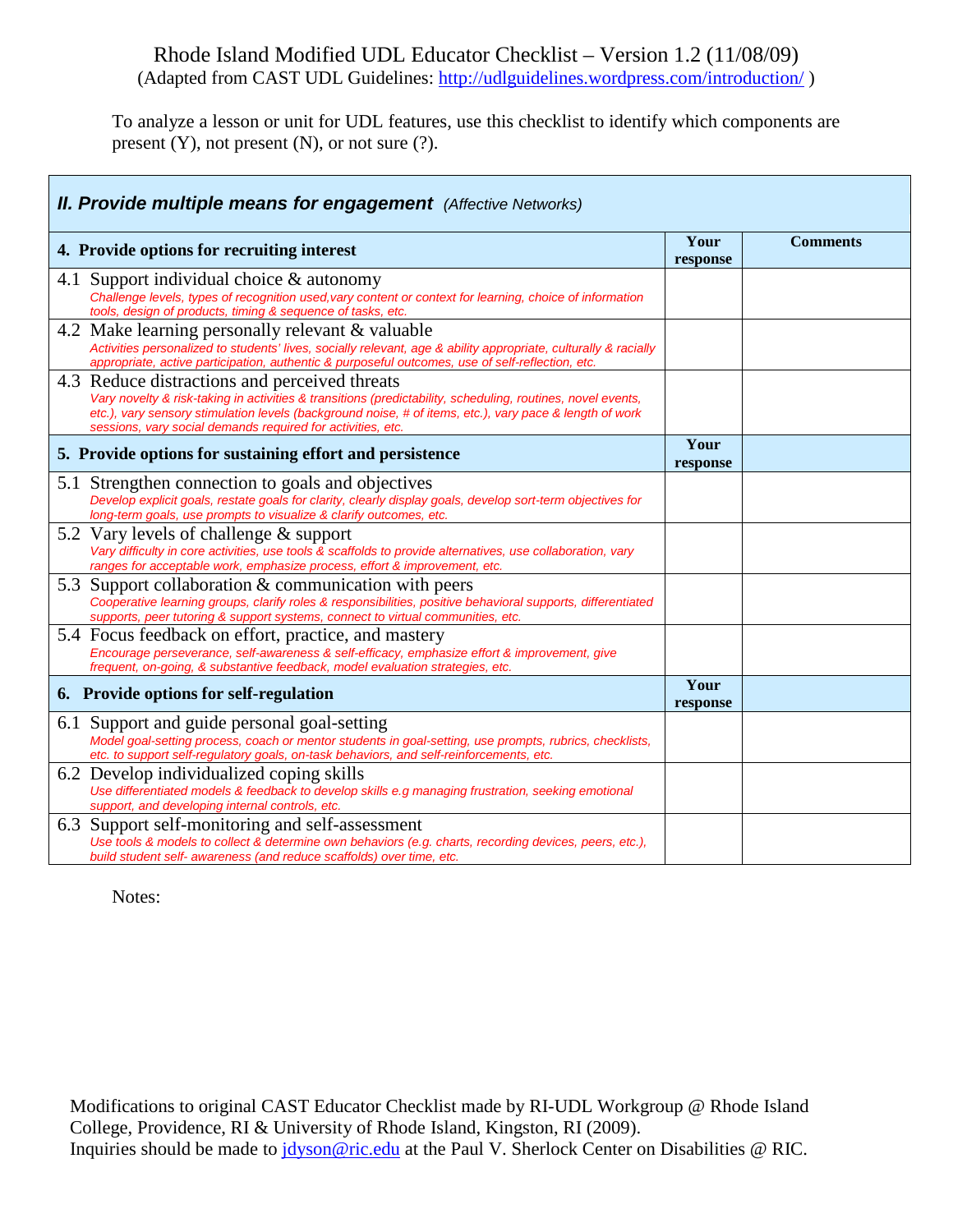To analyze a lesson or unit for UDL features, use this checklist to identify which components are present (Y), not present (N), or not sure (?).

| <b>III. Provide multiple means for action &amp; expression (Strategic Networks)</b>                                                                                                                                                                                                                                                                 |                  |                 |
|-----------------------------------------------------------------------------------------------------------------------------------------------------------------------------------------------------------------------------------------------------------------------------------------------------------------------------------------------------|------------------|-----------------|
| 7. Provide options for physical actions                                                                                                                                                                                                                                                                                                             | Your<br>response | <b>Comments</b> |
| 7.1 Varied & alternative physical responses<br>Alternatives in rate, timing, amplitude, range-of-motion, materials, manipulatives, & technologies,<br>allow response alternatives from standard means (e.g. computer response vs paper & pencil), etc.                                                                                              |                  |                 |
| 7.2 Varied ways to interact with materials<br>Use multiple means of navigating materials (e.g. by hand, by voice, by switch, by keyboard, etc.)                                                                                                                                                                                                     |                  |                 |
| 7.3 Use assistive technologies for access to learning<br>Determine appropriate technologies (physical, sensory, cognitive, communication) needed to access<br>instruction, integrate training to support & enhance learning and goal achievement, etc.                                                                                              |                  |                 |
| 8. Provide options for expressive skills and fluency                                                                                                                                                                                                                                                                                                | Your<br>response |                 |
| 8.1 Vary choices for expression of knowledge<br>Choices may include text, speech, illustration, physical models, film, video, pictures, music, art, etc.                                                                                                                                                                                            |                  |                 |
| 8.2 Vary tools for composition & problem solving<br>Choices may include spell checks, grammar checks, word prediction, speech-to-text software,<br>dictation, recording, sentence starters, story webs, concept webs, outlining tools, calculators,<br>graphing calculators, software for problem solving skills, Computer-Aided Design (CAD), etc. |                  |                 |
| 8.3 Vary ways to support practice and performance<br>Differentiated approaches, strategies, skills to achieve same outcomes, use diverse mentors to guide<br>differentiation processes, gradual release of supports to increase independence, etc.                                                                                                  |                  |                 |
| 9. Provide options for executive functions                                                                                                                                                                                                                                                                                                          | Your<br>response |                 |
| 9.1 Guide & support effective goal setting<br>Use a variety of tools (e.g. prompts, scaffolds, models, guides, checklists) to support process of<br>individualized and appropriate goal-setting, etc.                                                                                                                                               |                  |                 |
| 9.2 Support goal-related planning and strategy development<br>Use "stop & think" prompts, use checklists and templates to prioritize & sequence, model "think-<br>aloud" process, guide transition from long-term goals to short-term objectives, etc.                                                                                              |                  |                 |
| 9.3 Use tools to manage information $\&$ resources<br>Keep information organized and accessible with graphic organizers, templates, embedded prompts,<br>checklists, note-taking guides, software tools, etc.                                                                                                                                       |                  |                 |
| 9.4 Enhance capacity for formative progress self-monitoring<br>Develop self-monitoring through guided questions, frequent representations of progress, self-<br>reflection templates, differentiated self-assessment strategies, etc.                                                                                                               |                  |                 |

Notes: